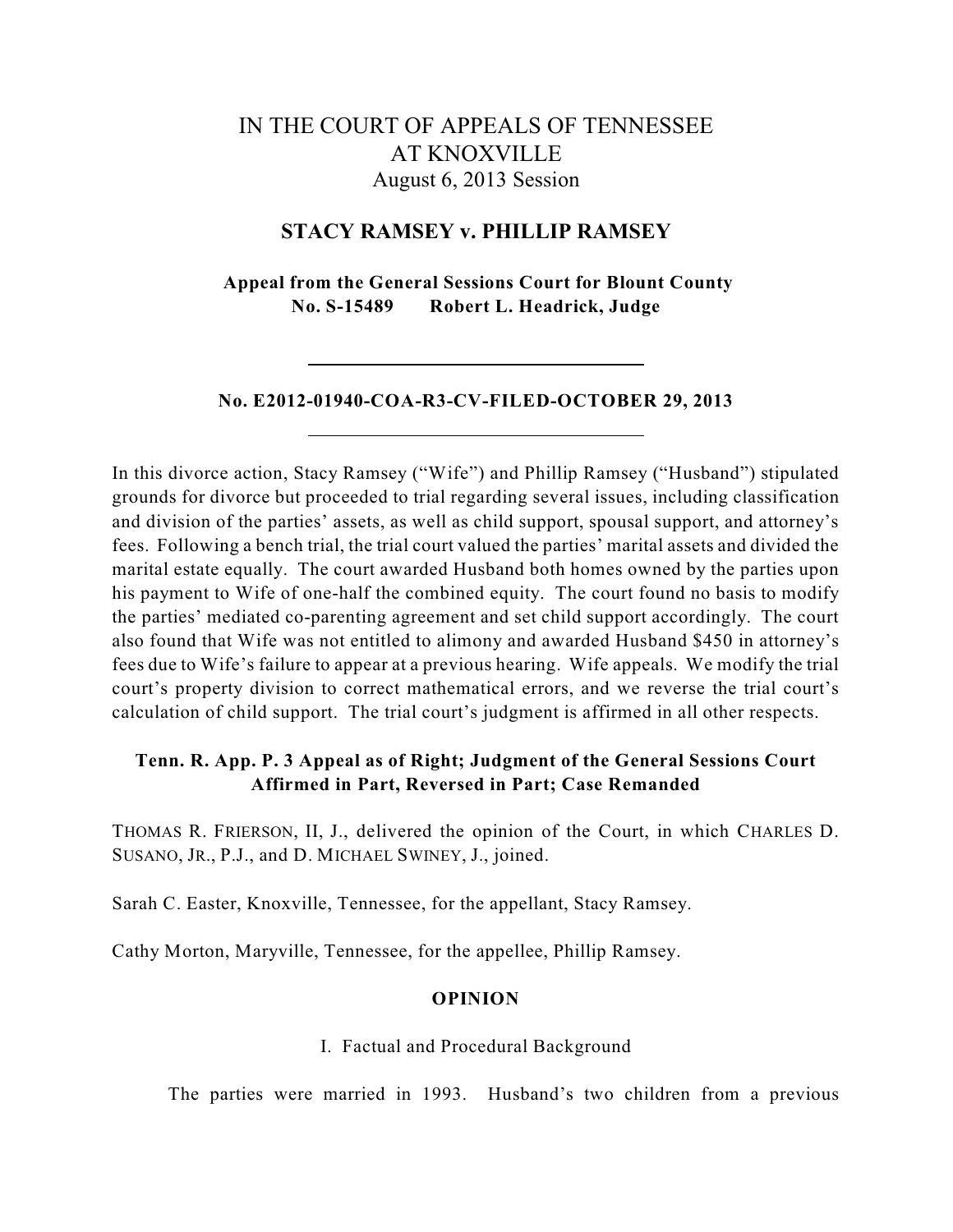relationship lived with the parties while minors. Those children have now attained adulthood. Wife's daughter Kayla, from a prior relationship, was adopted by Husband after the parties' marriage. The parties also have a son together, Tyler, who was born in 1994. The parties separated in September 2008 when Wife left the marital residence. Taking Kayla and Tyler with her, Wife moved into a home owned by her parents. Husband later petitioned the court and was granted temporary custody of Tyler.

Both parties admit that their marriage was tumultuous and that they previously separated in 1999 for approximately one year. Following Wife's filing for divorce, the parties reconciled. Wife has struggled with depression and anxiety, testifying that she was recently diagnosed with Bipolar disorder. Wife attempted suicide in May 2008. According to Wife, she is currently unable to maintain regular employment but is attempting to regain her ability to work through medication and counseling.

The parties participated in mediation and entered into an agreement with regard to matters of co-parenting. Wife was designated primary residential parent of Kayla, with Husband to exercise co-parenting time at Kayla's sole discretion. Husband was designated primary residential parent of Tyler, with Wife having co-parenting time every Tuesday and alternating weekends. The parties acknowledged that Wife could enjoy additional coparenting time with Tyler if the parties agreed and at Tyler's discretion.

The trial was held in February and March 2010 over the course of three nonconsecutive days. The trial court entered an Order and Decree of Divorce on April 8, 2010, based on the parties' stipulation as to grounds. The remaining issues were reserved for a future hearing. At the conclusion of trial, the court asked the parties to file "closing argument briefs" regarding the remaining issues. The court entered a Final Judgment on August 9, 2012. Wife timely appealed.

# II. Issues Presented

Wife presents the following issues for review, which we have restated slightly:

- 1. Whether the trial court erred in its valuation of the Foxtrace property.
- 2. Whether the trial court erred in its valuation of the Rockford Walker Court property.
- 3. Whether the trial court erred in its valuation of the 2004 Polaris ATV.
- 4. Whether the trial court erred in finding that the certificates of deposit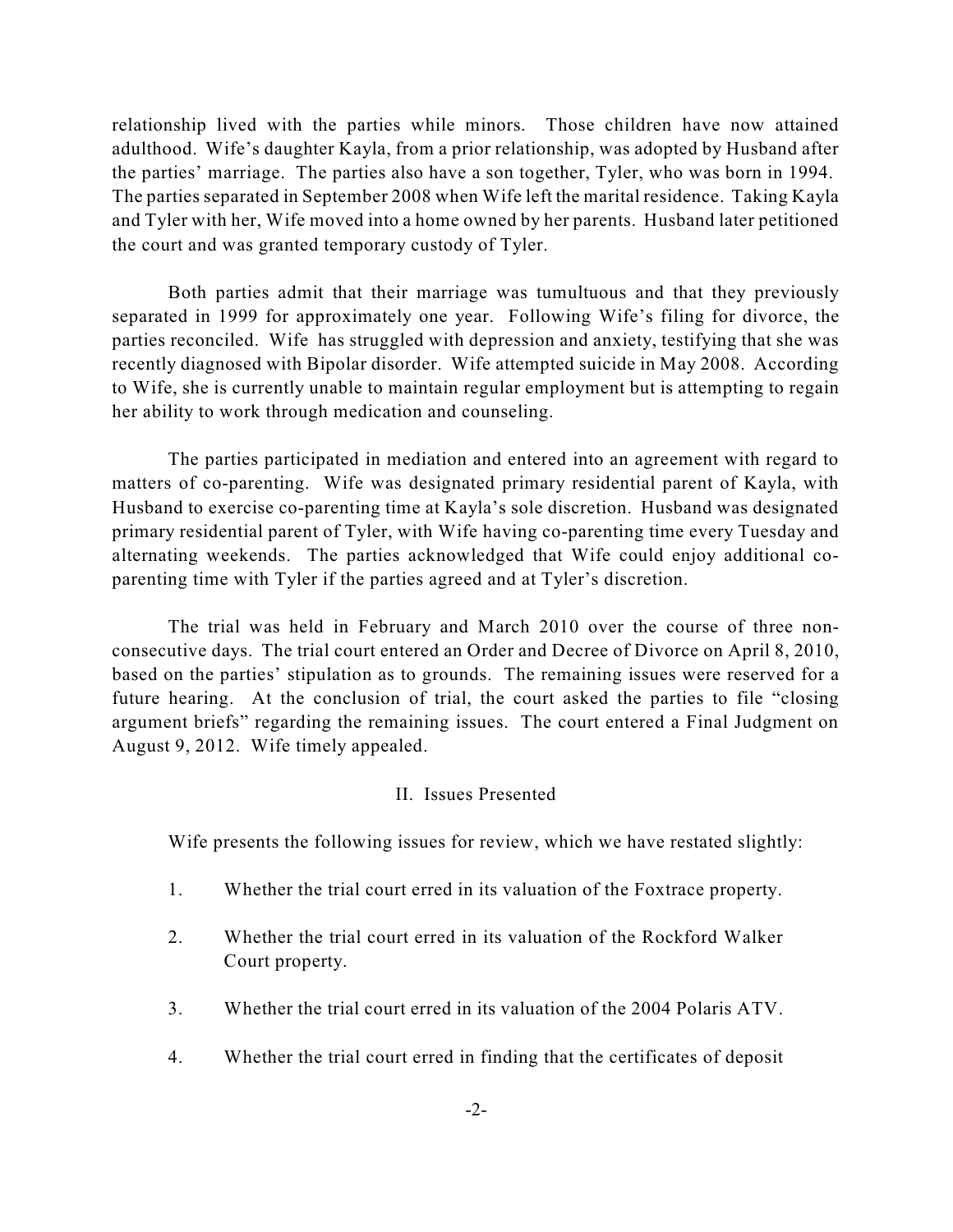were owned by Husband's parents.

- 5. Whether the trial court erred in deducting a portion of Wife's automobile accident settlement proceeds from her one-half share of the marital estate.
- 6. Whether the trial court equitably divided the parties' marital property.
- 7. Whether the trial court erred in its calculation of child support from the date of the divorce filing on September 30, 2008, through April 2010.
- 8. Whether the trial court erred in concluding that Wife is not entitled to alimony *in futuro*.
- 9. Whether the trial court erred in failing to award Wife her attorney's fees.

# III. Standard of Review

In a case involving the proper classification and distribution of assets incident to a divorce, our Supreme Court has elucidated the applicable standard of review as follows:

This Court gives great weight to the decisions of the trial court in dividing marital assets and "we are disinclined to disturb the trial court's decision unless the distribution lacks proper evidentiary support or results in some error of law or misapplication of statutory requirements and procedures." *Herrera v. Herrera*, 944 S.W.2d 379, 389 (Tenn. Ct. App. 1996). As such, when dealing with the trial court's findings of fact, we review the record de novo with a presumption of correctness, and we must honor those findings unless there is evidence which preponderates to the contrary. Tenn R. App. P. 13(d); *Union Carbide Corp. v. Huddleston*, 854 S.W.2d 87, 91 (Tenn. 1993). Because trial courts are in a far better position than this Court to observe the demeanor of the witnesses, the weight, faith, and credit to be given witnesses' testimony lies in the first instance with the trial court. *Roberts v. Roberts*, 827 S.W.2d 788, 795 (Tenn. Ct. App. 1991). Consequently, where issues of credibility and weight of testimony are involved, this Court will accord considerable deference to the trial court's factual findings. *In re M.L.P.*, 228 S.W.3d 139, 143 (Tenn. Ct. App. 2007) (citing *Seals v. England/Corsair Upholstery Mfg. Co.*, 984 S.W.2d 912, 915 (Tenn. 1999)). The trial court's conclusions of law, however, are accorded no presumption of correctness. *Langschmidt v. Langschmidt*, 81 S.W.3d 741, 744-45 (Tenn. 2002).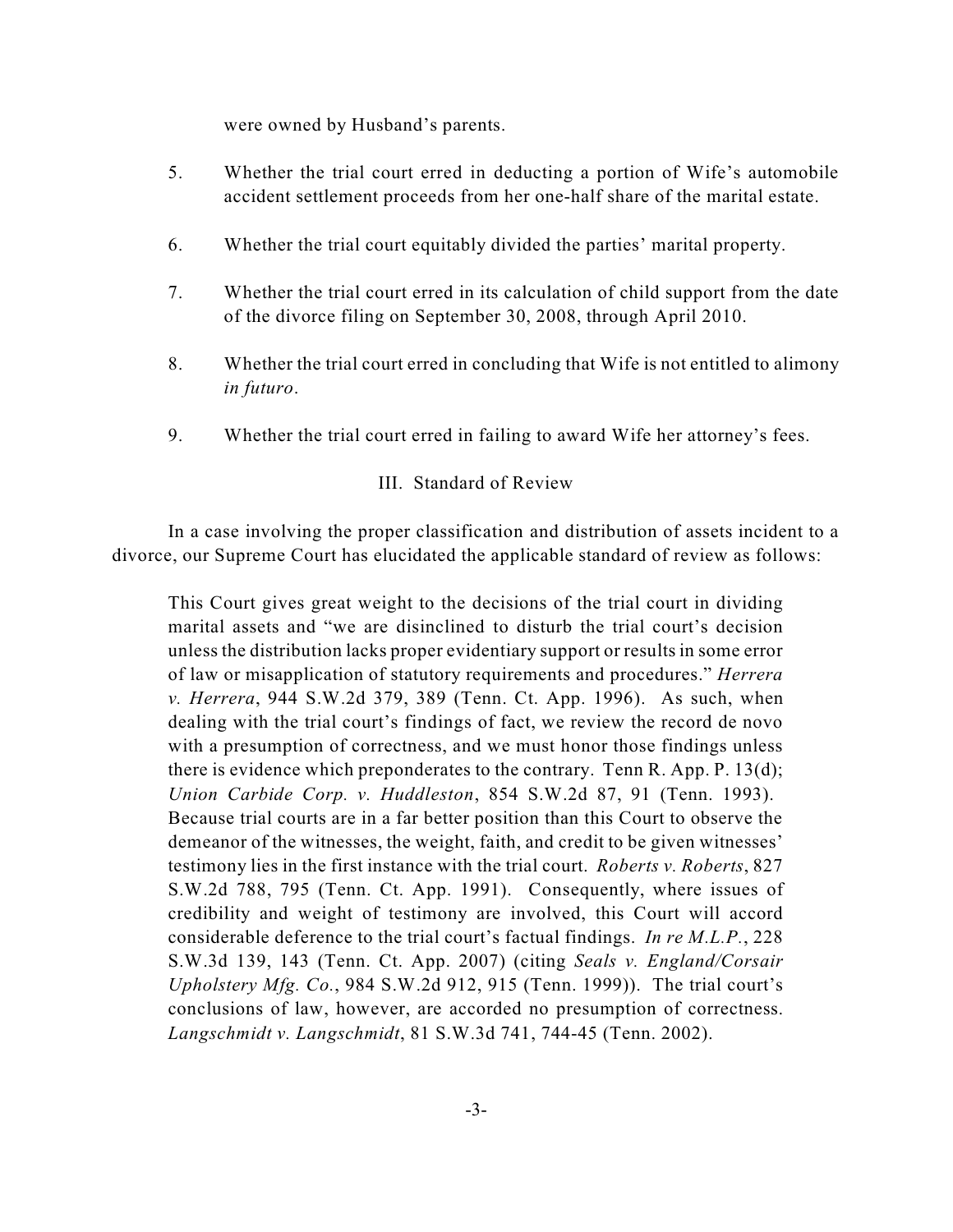*Keyt v. Keyt*, 244 S.W.3d 321, 327 (Tenn. 2007). Questions relating to the classification of assets as marital or separate are questions of fact. *Bilyeu v. Bilyeu*, 196 S.W.3d 131, 135 (Tenn. Ct. App. 2005).

Further, as this Court has previously held:

Because Tennessee is a "dual property" state, a trial court must identify all of the assets possessed by the divorcing parties as either separate property or marital property before equitably dividing the marital estate. Separate property is not subject to division. In contrast, Tenn. Code Ann. §36-4-121(c) outlines the relevant factors that a court must consider when equitably dividing the marital property without regard to fault on the part of either party. An equitable division of marital property is not necessarily an equal division, and §36-4-121(a)(1) only requires an equitable division.

*McHugh v. McHugh*, No. E2009-01391-COA-R3-CV, 2010 WL 1526140 at \*3-4 (Tenn. Ct. App. Apr. 16, 2010) (internal citations omitted). *See also Manis v. Manis*, 49 S.W.3d 295, 306 (Tenn. Ct. App. 2001) (holding that appellate courts reviewing a distribution of marital property "ordinarily defer to the trial judge's decision unless it is inconsistent with the factors in Tenn. Code Ann. § 36-4-121(c) or is not supported by a preponderance of the evidence.").

Determinations regarding spousal and child support are reviewed under an abuse of discretion standard. *See Hanover v. Hanover*, 775 S.W.2d 612, 617 (Tenn. Ct. App. 1987); *Richardson v. Spanos*, 189 S.W.3d 720, 725 (Tenn. Ct. App. 2005). "This standard requires us to consider (1) whether the decision has a sufficient evidentiary foundation, (2) whether the court correctly identified and properly applied the appropriate legal principles, and (3) whether the decision is within the range of acceptable alternatives." *State ex rel. Vaughn v. Kaatrude*, 21 S.W.3d 244, 248 (Tenn. Ct. App. 2000).

IV. Sufficiency of Factual Findings

Wife argues throughout her brief on appeal that the trial court erred by failing to explicate sufficient factual findings to support its judgment. A review of the trial court's Final Judgment, however, demonstrates that the trial court did make specific factual findings in support of its ruling, both by stating express findings and by adopting and incorporating the classification and valuation of the parties' marital property contained in Husband's closing argument brief. Incorporation of party-prepared findings is a permissible practice, especially where the trial court invites both parties to prepare competing documents and "carefully examine[s] them to establish that they accurately reflect [the court's] views and conclusions, and not those of counsel." *Delevan-Delta Corp. v. Roberts*, 611 S.W.2d 51, 53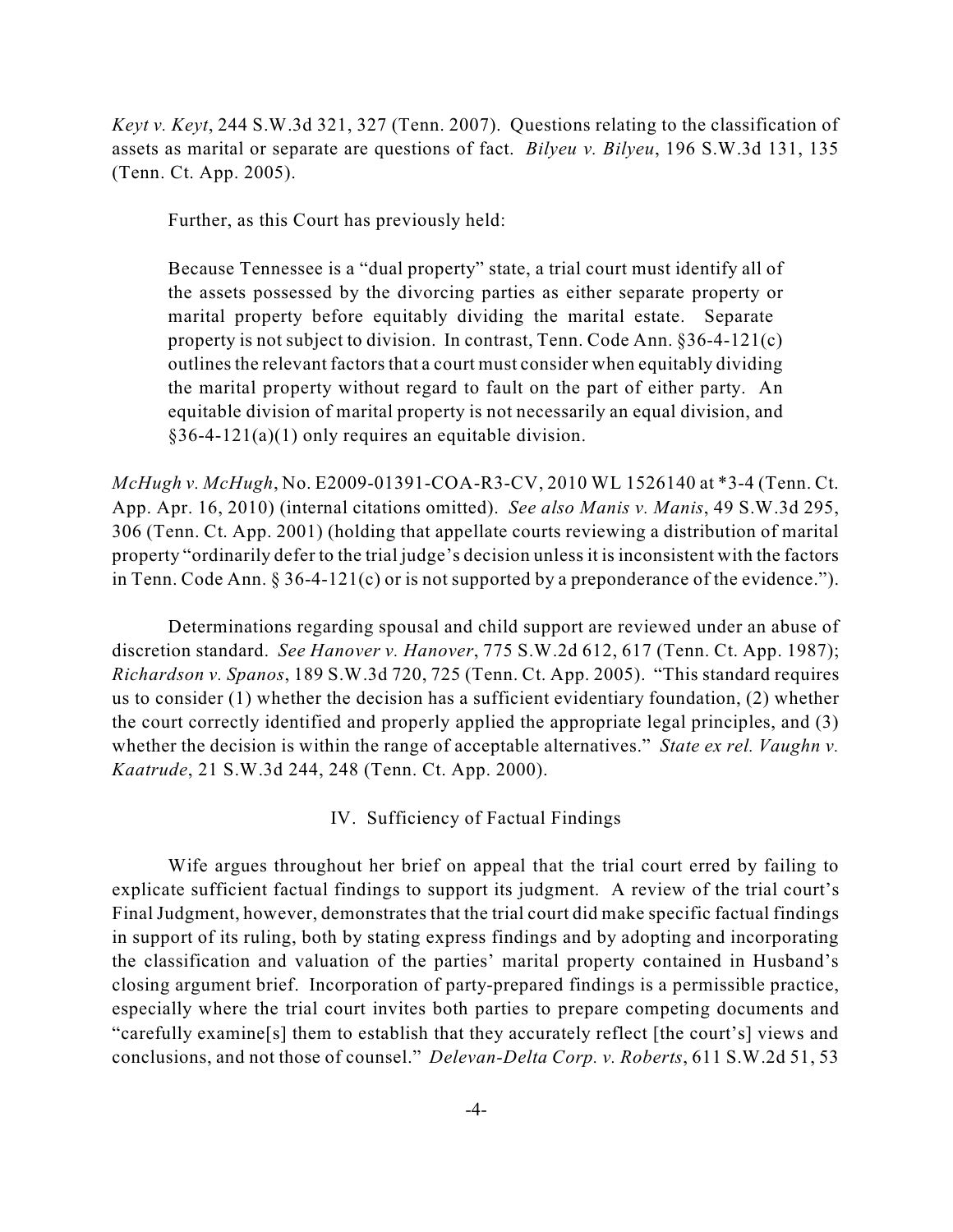(Tenn. 1981). The court also specifically listed and valued each marital asset in the Final Judgment in a footnote, thereafter dividing the property equally. The trial court likewise explained the basis for its determinations regarding alimony, child support, and attorney's fees. Wife's contention that there were insufficient factual findings is without merit.

V. Valuation of Foxtrace Property

The parties own two homes that either were purchased or built during the marriage. The first home is located on Foxtrace Drive in Rockford and was purchased by the parties in 1993 ("Foxtrace Property"). Wife hired an expert who appraised this home at \$168,000. Husband testified that he considered the expert's appraisal too high because the appraiser did not take into account the significant repairs needed on the home. Husband thus valued the home within the range of \$135,000 to \$140,000.

As this Court has previously explained:

The value of marital property is a fact question. Thus, a trial court's decision with regard to the value of a marital asset will be given great weight on appeal. In accordance with Tenn. R. App. P. 13(d), the trial court's decisions with regard to the valuation and distribution of marital property will be presumed to be correct unless the evidence preponderates otherwise.

The value of a marital asset is determined by considering all relevant evidence regarding value. The burden is on the parties to produce competent evidence of value, and the parties are bound by the evidence they present. Thus the trial court, in its discretion, is free to place a value on a marital asset that is within the range of the evidence submitted.

*Wallace v. Wallace*, 733 S.W.2d 102, 107 (Tenn. Ct. App. 1987) (internal citations omitted).

In this case, the range of evidence regarding the Foxtrace Property was \$135,000 to \$168,000. The trial court valued the property at \$140,000. We determine that the evidence does not preponderate against the trial court's valuation, as it was within the range of evidence submitted.

Wife argues that the trial court should not have given greater weight to Husband's lay opinion regarding value than it assigned to the opinion of her expert appraiser. Wife concedes, however, that Husband, as owner, is qualified to provide an opinion regarding the value of the property so long as that opinion is not based on "pure speculation." *See Sikora v. Vanderploeg*, 212 S.W.3d 277, 284 n.5 (Tenn. Ct. App. 2006). In the case at bar, Husband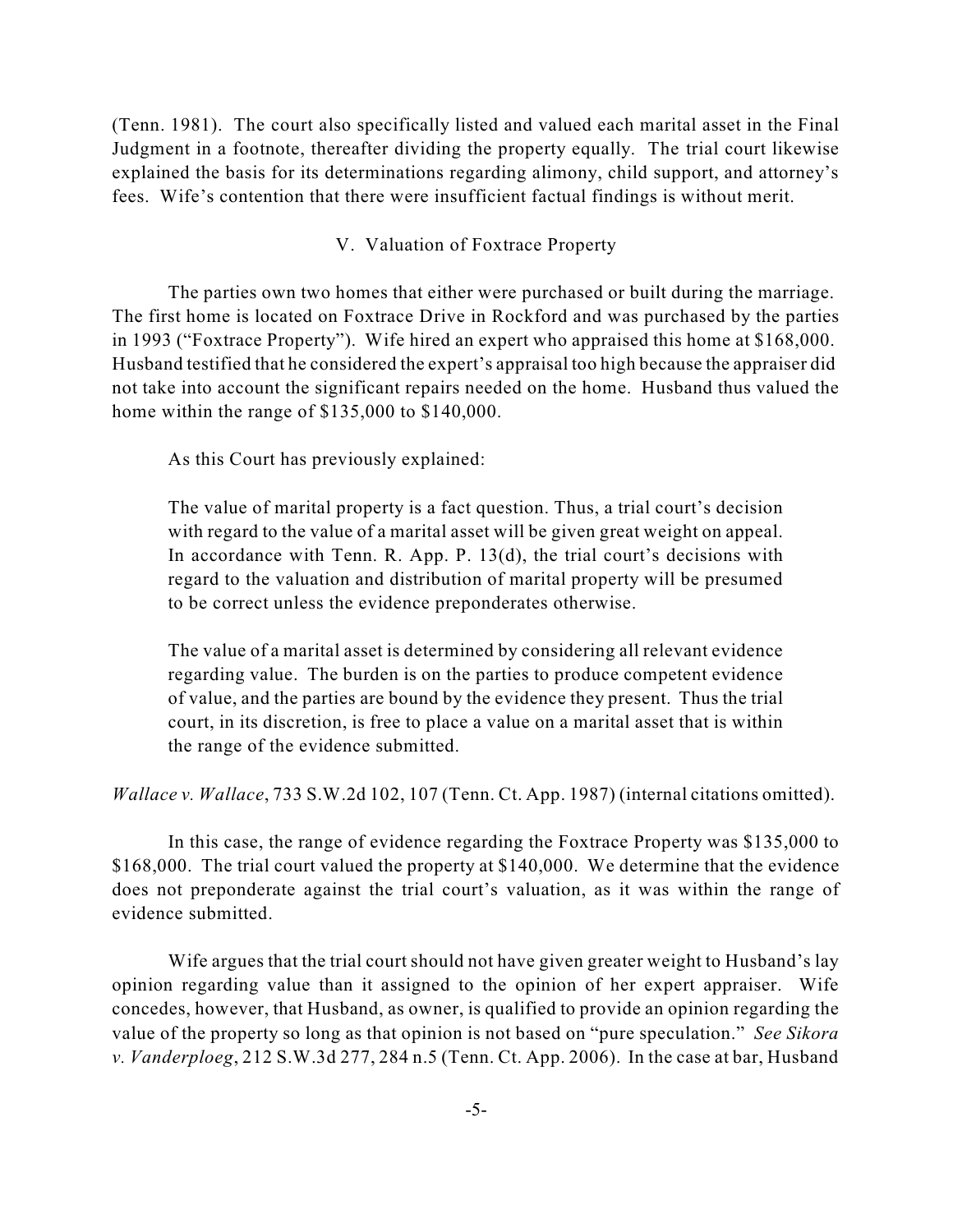testified regarding the value of the real property and stated that he believed it would be lower than the value found by the appraiser, taking into consideration the tax appraisal and the extensive repairs needed on the house. Inasmuch as Husband's opinion was not based on "pure speculation," the trial court did not err in considering Husband's opinion with regard to establishing property value.

## VI. Valuation of Rockford Walker Court Property

Wife also contends that the trial court erred in its valuation of the parties' home located on Rockford Walker Court. Wife's expert valued this home at \$101,048 while Husband's expert valued the home at \$69,000. Husband testified that the parties spent approximately \$40,000 constructing the house and that he had performed much of the work himself. The trial court valued the home at \$69,000. Again, we find that the evidence does not preponderate against the trial court's valuation, as it was established within the range of evidence submitted.

Wife submits that the trial court erred in adopting the opinion of Husband's appraiser for two reasons: the appraisal was completed nine months before the trial, and the appraisal report's cover displayed an inaccurate photograph. We find these arguments to be unavailing. The appraisal was not so outdated as to render it inadequate. *See Watters v. Watters*, 959 S.W.2d 585, 588 (Tenn. Ct. App. 1997) (this Court implicitly rejected the idea that an appraisal conducted nearest in time to the final hearing date is the best evidence of value). Furthermore, the inclusion of one incorrect photograph (when the proper photograph was shown on the following page) would not render the appraisal insufficient in any way. The parties stipulated to the qualifications of both experts, and the experts established the range of property value evidence for this marital asset. The trial court appropriately established a valuation within that range of evidence, and the evidence does not preponderate against the court's determination.

#### VII. Valuation of Polaris ATV

Wife argues that the trial court erred in valuing the 2004 Polaris ATV at \$100. The vehicle had been purchased new in 2003 for \$1,749. Husband testified at trial, however, that the ATV was currently "trashed" and that the parties' son had removed and lost some of the parts. Husband indicated that he sold it for \$100 to get "junk out of the garage." Although Wife contends that the ATV should have been valued at \$1,500, she presented no testimony at trial disputing Husband's characterization regarding the condition of the ATV. Wife relies on this Court's opinion in *Mathias v. Mathias*, No. E2006-02294-COA-R3-CV, 2008 WL 539227 at \*5-6 (Tenn. Ct. App. Feb. 28, 2008), to support her contention that the trial court should have adopted her value because Husband sold the ATV during the pendency of the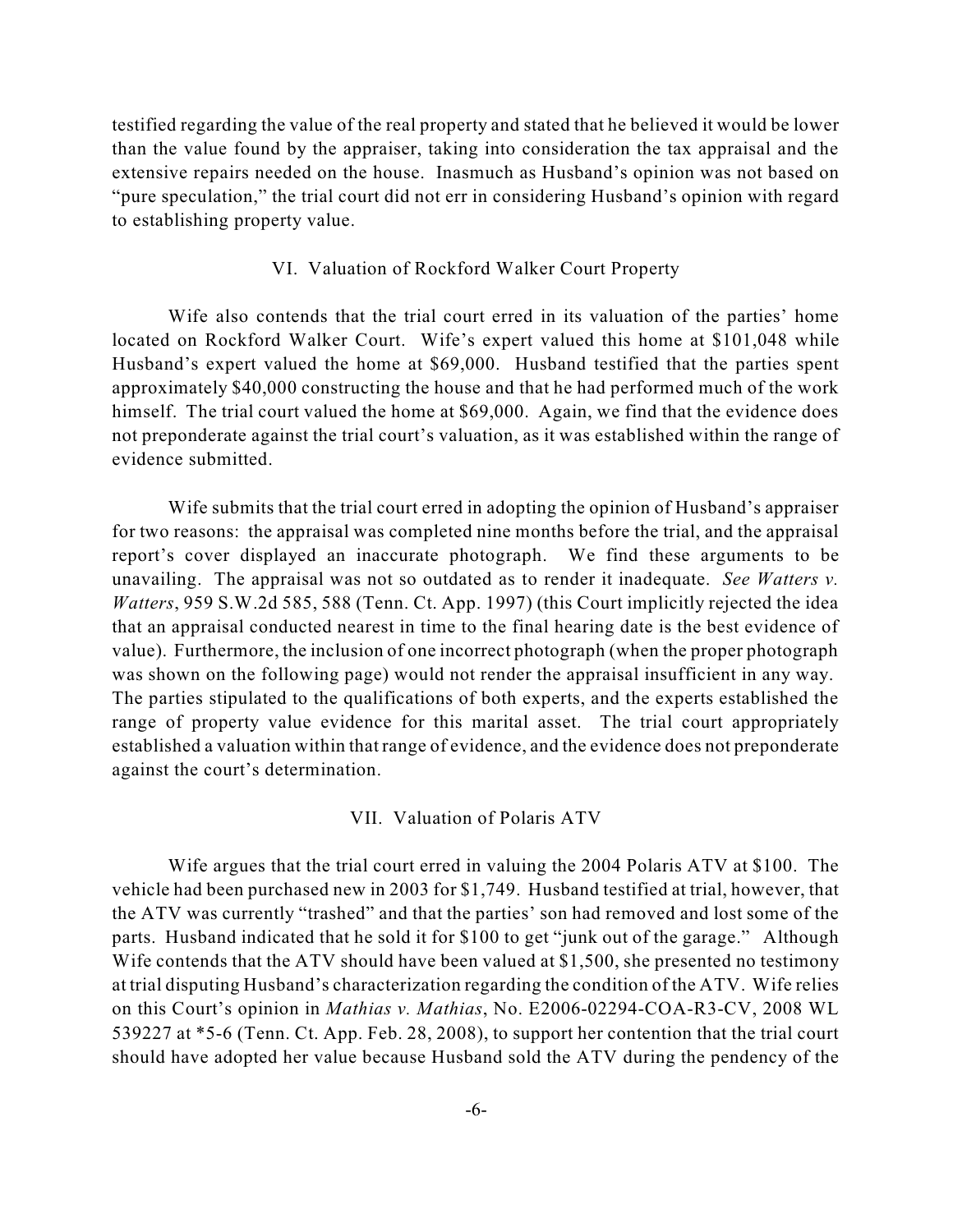divorce without Wife's consent. In *Mathias*, however, the husband omitted the disputed items from his list of marital assets and provided no testimony regarding their value. *Id.* In the case at bar, Husband has never disputed that the ATV was marital property. He further provided testimony regarding its condition and value, which the trial court clearly credited.

The trial court's decision with regard to the value of a marital asset is "given great weight on appeal." *Wallace*, 733 S.W.2d at 107. Because the trial court's valuation was within the range of evidence submitted and the evidence does not preponderate against such determination, we discern no error in the court's valuation of this asset.

# VIII. Ownership of Certificates of Deposit

Wife contends that the trial court erred in its finding that the certificates of deposit ("CDs"), titled in the names of Husband and his mother, did not belong to the parties but rather were owned by Husband's mother. The proof showed that these CDs were originally titled to both Husband and his parents, and following his father's death, to Husband and his mother. Husband testified that the money invested in the CDs belonged to his parents and that the CDs did not contain any funds belonging to the parties. Husband further explained that when the CDs were liquidated, a portion of the money was used by his mother to pre-pay her funeral expenses, with his mother keeping the remainder of the funds. Husband's mother corroborated Husband's testimony regarding the CDs in all respects.

Wife argues that these transactions are "suspicious" because the earliest documentation regarding the CDs evinced that the first certificate of deposit was opened in 2001 in Husband's name and his father's name, "following two of the parties' separations and reconciliations and while his father was still presumably capable of managing his own financial affairs." Wife also asserts that the circumstances surrounding the cashing of the most recent CD were equally suspicious because the transaction occurred during the pendency of the divorce, with Husband depositing part of the money into his checking account before writing the check to pay funeral expenses. We disagree. Husband explained that his name was placed on the CDs initially because his father wanted him to assist with the parents' financial affairs. At the time, his father's health was declining and his mother had never learned to write checks or pay bills. Similarly, the check payable to the funeral home in 2009 was written on behalf of Husband's mother because of her inability to write checks. Husband's mother substantiated this testimony. As such, we can find no error in the trial court's determination that these CDs were owned by Husband's parents and were not marital assets. We find this issue to be without merit.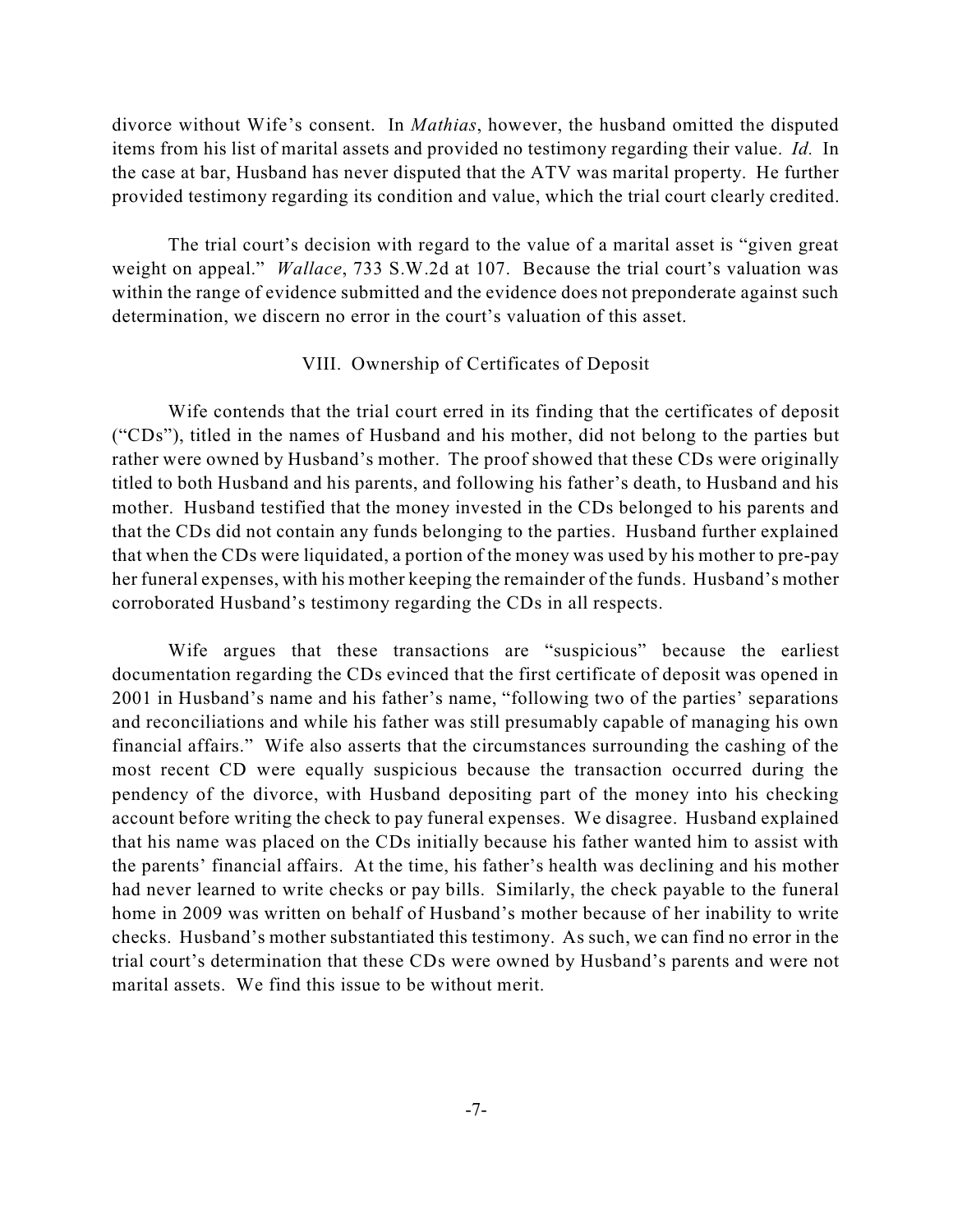## IX. Equitable Distribution of Marital Property

# A. Automobile Accident Proceeds

The parties agree that an automobile accident settlement of \$8,341, paid in August 2009, was marital property and that the trial court properly classified it as such. The parties also stipulate that these funds were provided to Wife for her use during the pendency of the divorce. Wife contends that the trial court erred, however, by deducting the full amount of the settlement proceeds from her half of the marital estate. Wife argues that the trial court treated this money as funds she had dissipated.

We disagree with Wife's contention that the trial court treated these funds as dissipated, as no such finding or discussion appears in the Final Judgment. We agree with Wife, however, that the trial court improperly "charged" her with the entire amount of the settlement proceeds that she had utilized during the pendency of the divorce.

In the trial court's Final Judgment, the court considered the entire settlement amount of \$8,341 as marital property, including it in the total marital estate, valued at \$116,951. The court divided the aggregate marital estate equally, finding that each party was entitled to \$58,476. The court stated, however, that because Wife had already received the entire amount of the settlement proceeds of \$8,341, such amount would be deducted from her share of \$58,476. We determine that the trial court committed a mathematical error in subtracting the full settlement amount when the court's intent was clearly to divide the assets equally between the parties. By deducting the entire amount of the settlement proceeds from Wife's share of the estate, the trial court erroneously deprived Wife of her equal portion of this asset. We therefore modify the trial court's judgment to credit back one-half of this asset, specifically \$4,170.50, to Wife's share of the overall distribution.

# B. Overall Distribution of Marital Estate

Wife contends that the trial court's overall marital estate distribution, which was mathematically equal, wasinequitable in light of the statutory factors contained in Tennessee Code Annotated  $\S 36-4-121(c)$ . Wife asserts that the disparity in the parties' incomes and earning potential should yield a result that awards her a greater share of the marital estate. We disagree.

As stated above, "[t]his Court gives great weight to the decisions of the trial court in dividing marital assets and 'we are disinclined to disturb the trial court's decision unless the distribution lacks proper evidentiary support or results in some error of law or misapplication of statutory requirements and procedures.'" *Keyt*, 244 S.W.3d at 327 (quoting *Herrera v.*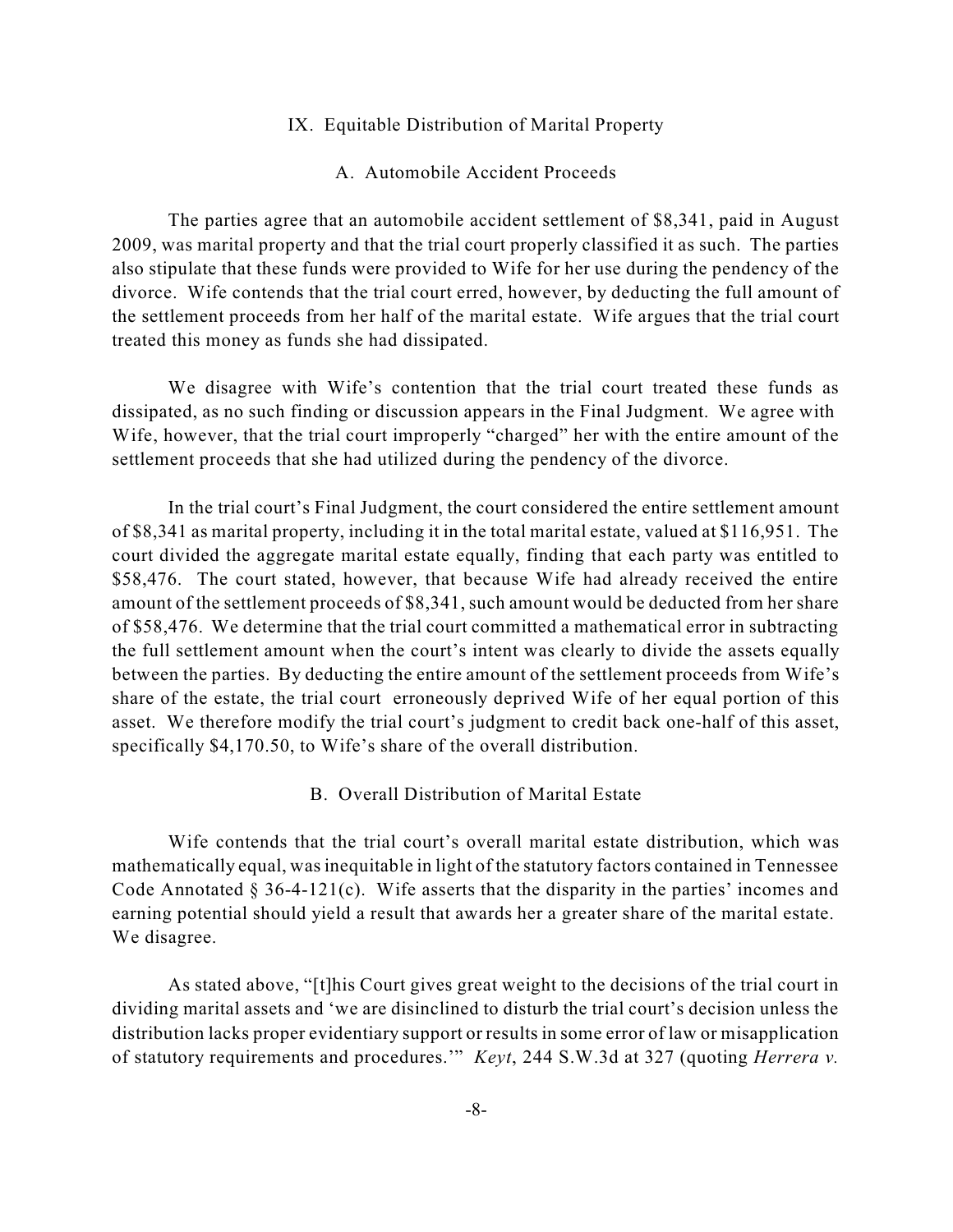*Herrera*, 944 S.W.2d 379, 389 (Tenn. Ct. App. 1996)). This Court has also previously elucidated:

The approach to dividing a marital estate should not be mechanical, but rather should entail carefully weighing the relevant factors in Tenn. Code Ann. § 36-4-121(c) in light of the evidence that the parties have presented. Trial courts have broad discretion in fashioning an equitable division of marital property, and appellate courts must accord great weight to a trial court's division of marital property. Accordingly, it is not our role to tweak the manner in which a trial court has divided the marital property. Rather, our role is to determine whether the trial court applied the correct legal standards, whether the manner in which the trial court weighed the factors in Tenn. Code Ann. § 36-4-121(c) is consistent with logic and reason, and whether the trial court's division of the marital property is equitable.

*Owens v. Owens*, 241 S.W.3d 478, 490 (Tenn. Ct. App. 2007) (internal citations omitted).

Tennessee Code Annotated  $\S 36-4-121(c)$  (Supp. 2013) provides the following factors as guidance for determining an equitable division of marital property:

(1) The duration of the marriage;

(2) The age, physical and mental health, vocational skills, employability, earning capacity, estate, financial liabilities and financial needs of each of the parties;

(3) The tangible or intangible contribution by one (1) party to the education, training or increased earning power of the other party;

(4) The relative ability of each party for future acquisitions of capital assets and income;

(5)(A) The contribution of each party to the acquisition, preservation, appreciation, depreciation or dissipation of the marital or separate property, including the contribution of a party to the marriage as homemaker, wage earner or parent, with the contribution of a party as homemaker or wage earner to be given the same weight if each party has fulfilled its role;

(B) For purposes of this subdivision  $(c)(5)$ , dissipation of assets means wasteful expenditures which reduce the marital property available for equitable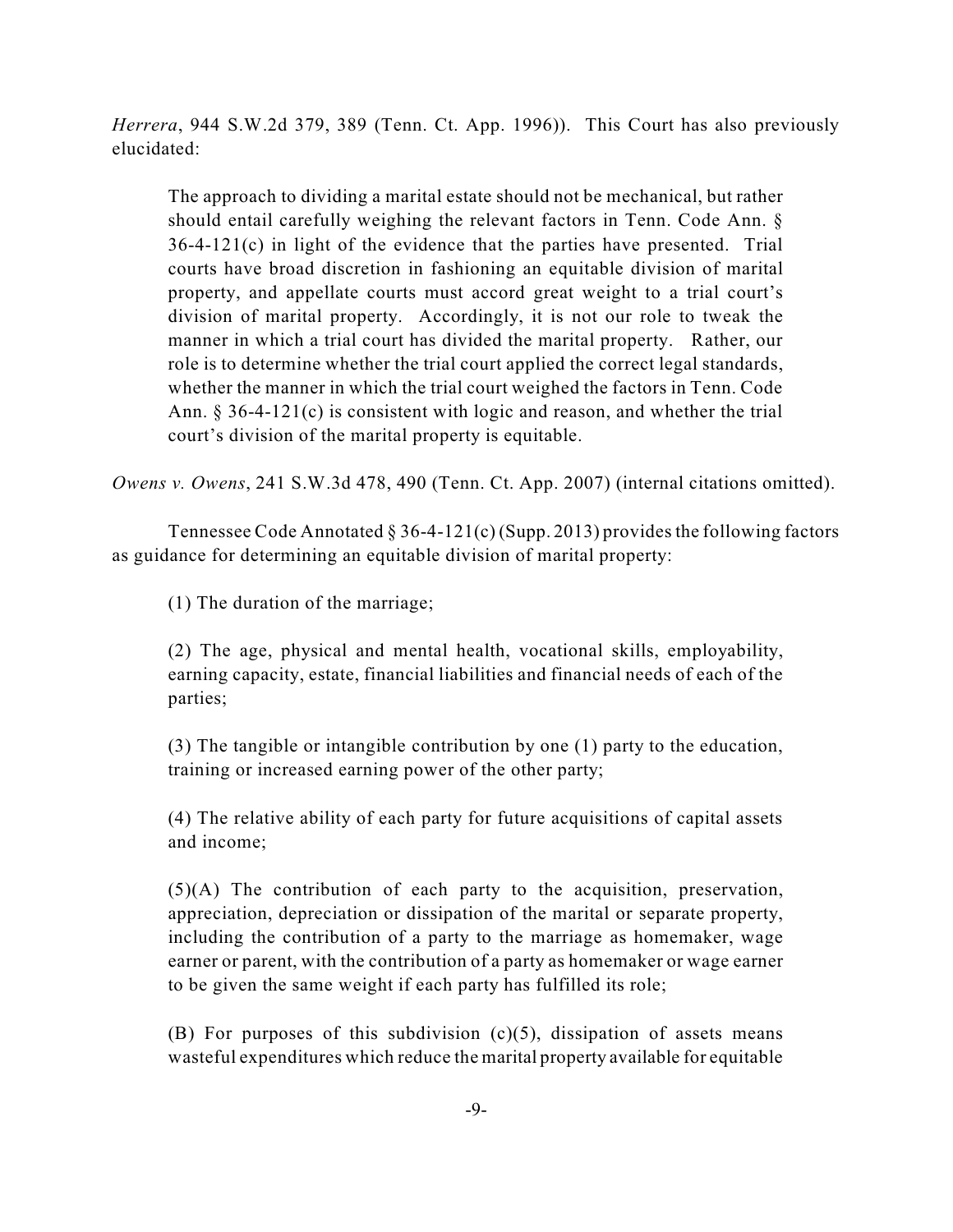distributions and which are made for a purpose contrary to the marriage either before or after a complaint for divorce or legal separation has been filed.

(6) The value of the separate property of each party;

(7) The estate of each party at the time of the marriage;

(8) The economic circumstances of each party at the time the division of property is to become effective;

(9) The tax consequences to each party, costs associated with the reasonably foreseeable sale of the asset, and other reasonably foreseeable expenses associated with the asset;

(10) The amount of social security benefits available to each spouse; and

(11) Such other factors as are necessary to consider the equities between the parties.

In the case at bar, the trial court determined that an equitable distribution should be a mathematically equal one. The evidence does not preponderate against this determination. This was a marriage of approximately sixteen years, with both parties contributing to the marital estate either as wage earner or homemaker. Husband had a history of work-related physical injuries but testified that he was capable of gainful employment. Wife had a recent history of mental health issues but testified that she was working toward employability through therapy and medication. Wife was thirty-six years old and Husband forty-nine years of age at the time of trial.

Husband's earning capacity was not shown to be significantly greater than Wife's, although he earned a substantial income working for United Parcel Service. Wife was trained and licensed as a private investigator. She testified that she earned \$25 per hour as an investigator. Thus, assuming Wife enjoys a restored ability to work full-time as planned, she should be able to earn an income approaching that of Husband.

The trial court found that Wife reduced the marital estate through a course of incurring unnecessary debt and making extravagant purchases. Husband had more separate property than Wife, as prior to the marriage he owned the Rockford Walker Court property upon which the parties later built a home. No other relevant economic circumstances were shown. Based on the statutory factors and the trial court's broad discretion regarding this issue, we find no error in the trial court's overall distribution of marital property, which resulted in an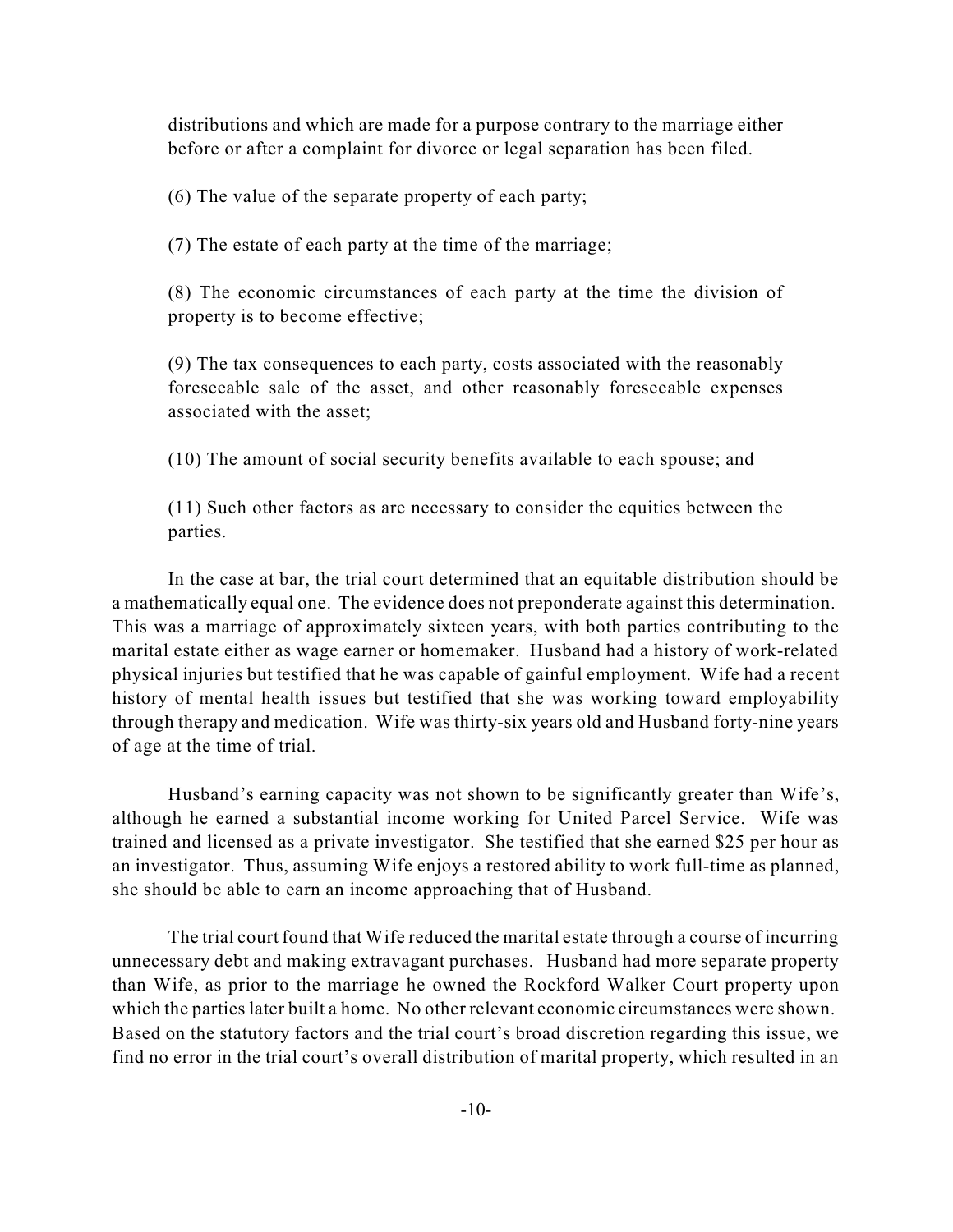award of fifty percent of the marital estate to each party.

We shall consider, however, one additional issue with regard to the trial court's computation. Similar to the accident settlement proceeds, the trial court included the balance of the parties' 2008 tax refund, \$2,170, as a marital asset. The court then deducted the entire amount from Wife's share of the marital estate because she was allowed to utilize these funds during the pendency of the divorce. For the same reason explained above, only one-half of this amount, or \$1,085, should have been deducted from Wife's share of the marital estate. We therefore modify the trial court's distribution to Wife by adding one-half of the tax refund amount toward her share of the marital estate.

# X. Calculation of Child Support

The trial court found that "the amount of child support calculated and agreed to at mediation in July 3, 2009 is accurate and in compliance with the Tennessee Child Support guidelines as of the date of trial and that Mr. Ramsey has paid child support in compliance with the guidelines and provided health insurance and made other expenditures on behalf of the children." Wife contends, however, that the trial court erred in this finding because there were "countless" errors in Husband's child support worksheets and because the record does not reflect that she ever agreed to same. Wife asserts that the child support from September 2008 through April 2010 should be recalculated.

Husband contends that the parties did reach an agreement regarding child support in mediation and that the trial court credited his testimony regarding such an agreement. A review of the transcript, however, demonstrates that Husband merely testified regarding respective child support worksheets that were prepared to reflect the varying circumstances of co-parenting during the pendency of the divorce. Neither party testified that an agreement was reached in mediation regarding child support, and such an agreement is not reflected in the mediated agreement regarding co-parenting that was filed with the court.

Regardless of whether the parties reached an agreement regarding child support, the trial court must ensure that the Tennessee Child Support Guidelines are followed and that the support amount set meets or exceeds that established by the Guidelines before approving such an agreement. *See* Tenn. Code Ann. § 36-5-101; *Kesser v. Kesser*, 201 S.W.3d 636, 642 (Tenn. 2006).

In the case at bar, the worksheets submitted into evidence by Husband in support of the child support he paid during the pendency of the divorce were based on his exercising eighty days of co-parenting time with Kayla per year. Father testified, however, that during the pendency of the divorce, from September 2008 to August 2012, he only exercised one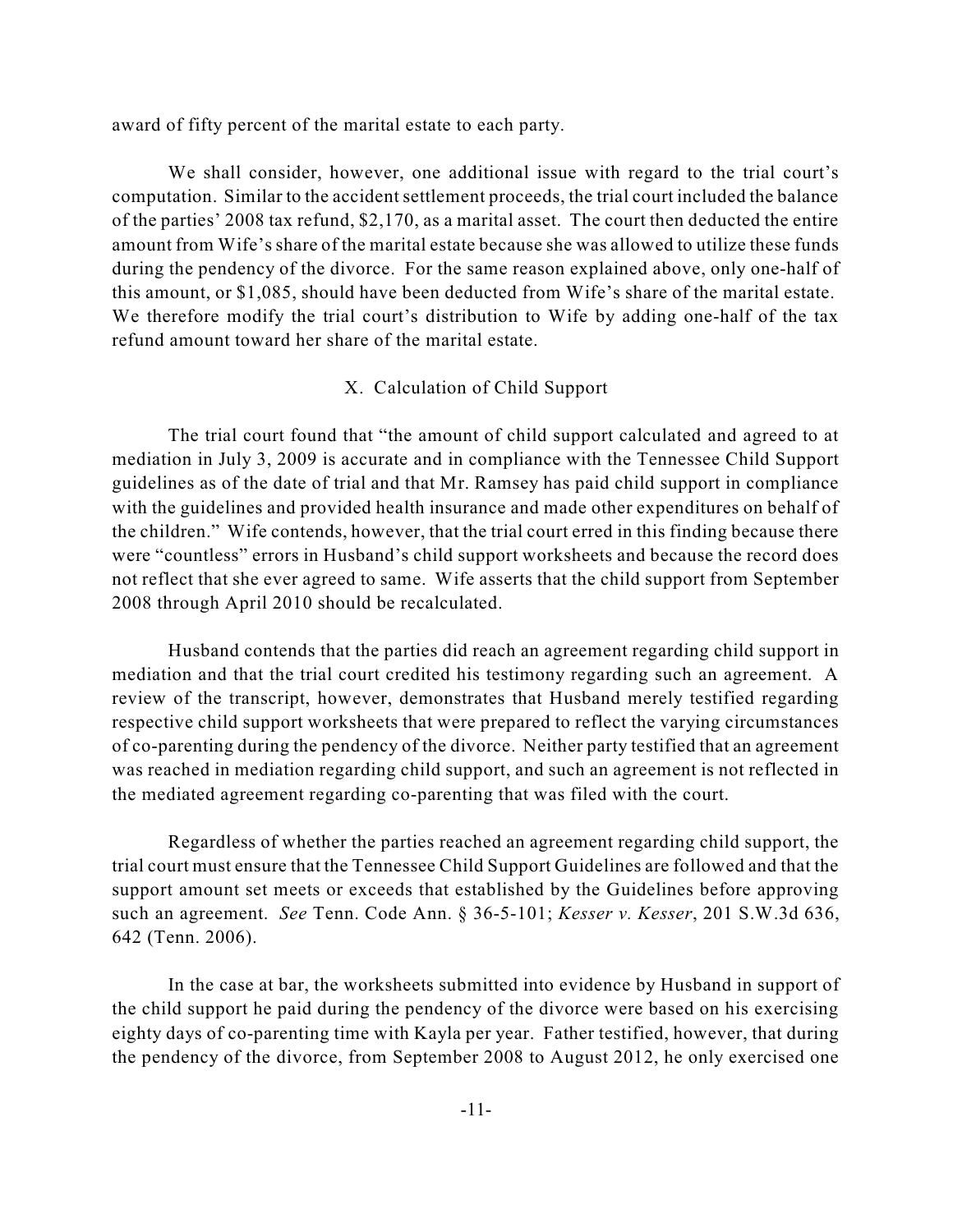day of co-parenting time with Kayla. By reason of this circumstance, we find that the calculation of child support was flawed.

As relevant to this issue, the Child Support Guidelines state that the worksheets should reflect "the number of days each child spends with each parent and/or non-parent caretaker." Tenn. Comp. R. & Regs., ch. 1240-02-04-.08(2)(a)(1). The Guidelines further state:

For purposes of this chapter, **a "day" of parenting time occurs when the child spends** more than twelve (12) consecutive hours in a twenty-four (24) hour period **under the care, control or direct supervision** of one parent or caretaker. The twenty-four (24) hour period need not be the same as a twenty-four (24) hour calendar day. Accordingly, a "day" of parenting time may encompass either an overnight period or a daytime period, or a combination thereof.

Tenn. Comp. R. & Regs. 1240-02-04-.02(10) (emphasis added). Based on this language, it is clear the Guidelines contemplate that the number of "days" spent with each parent, as reflected on the worksheets, will be the actual number of days spent in the care of each parent, as opposed to the number of days established under the permanent parenting plan.

Our case law regarding calculation of child support recognizes this requirement. *See Milam v. Milam*, No. M2011-00715-COA-R3CV, 2012 WL 1799029 at \*6 (Tenn. Ct. App. May 17, 2012) (reversing the trial court's calculation of child support because the evidence preponderated against the trial court's finding that Father exercised 162.5 days of parenting time with the children); *Devore v. Devore*, No. E2010-02017-COA-R3CV, 2012 WL 11266 at \*5 (Tenn. Ct. App. Jan. 4, 2012) ("the court should have considered . . . Husband's actual time spent with Daughter."); *Grisham v. Grisham*, No. W2010-00618-COA-R3-CV, 2011 WL 607377 at  $*8$  (Tenn. Ct. App. Feb. 22, 2011) (reversing the trial court's calculation of child support because the actual time the father spent with the child was not reflected on the worksheet); *Owensby v. Davis*, No. M2007-01262-COA-R3-JV, 2008 WL 3069777 at \*5 (Tenn. Ct. App. July 31, 2008) ("Pursuant to the regulations, each parent enters into the Worksheet the number of days the child will spend with each parent.").

We conclude that the trial court erred in failing to consider the actual number of coparenting days Husband spent with Kayla when it approved Husband's calculation of child support. Upon remand, the trial court is instructed to enter the actual number of annual days of co-parenting time exercised by Husband, rather than the number of days allowed under the permanent parenting plan, when recalculating the child support award for the period of September 2008 through April 2010.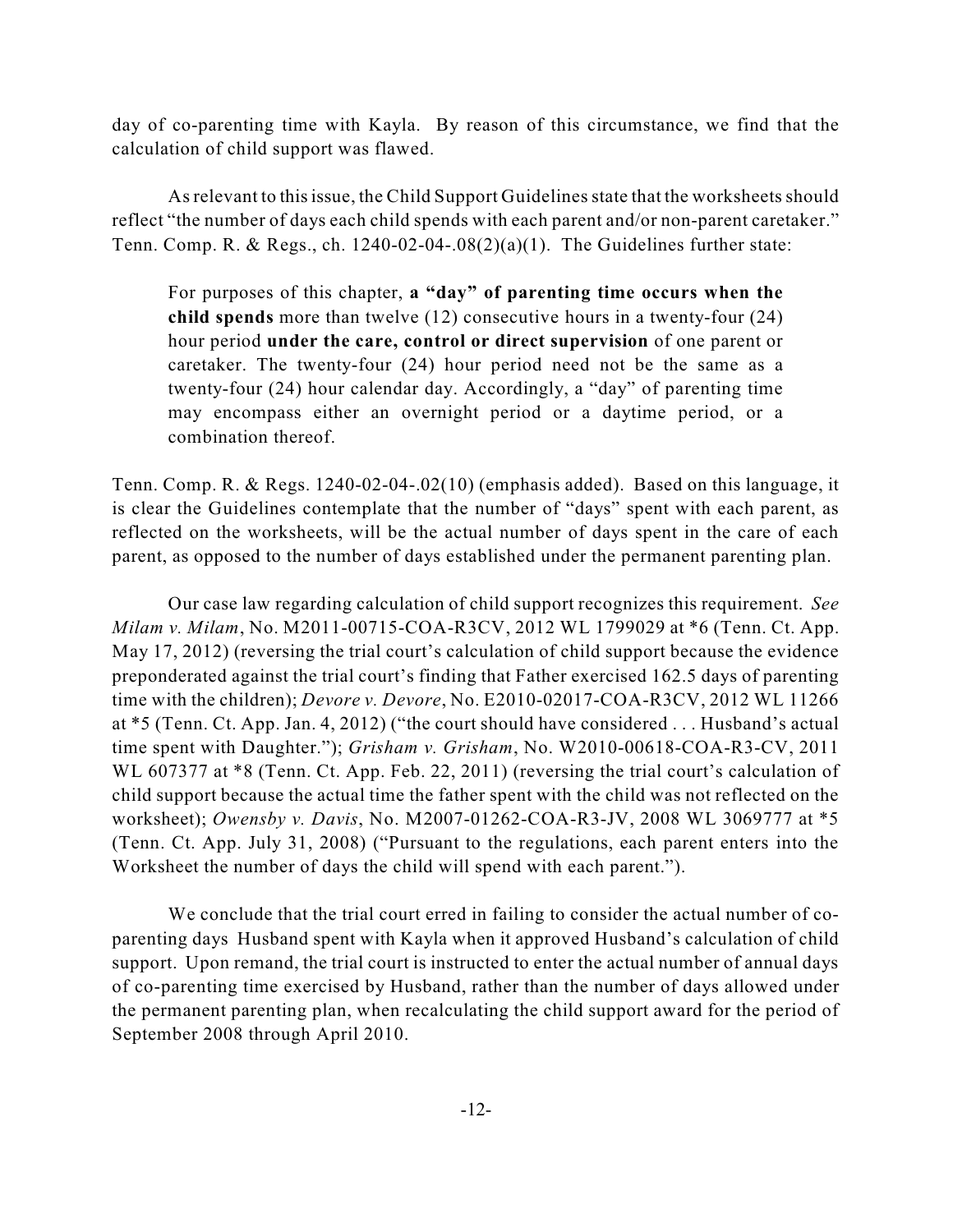# XI. Alimony *in Futuro*

Wife contends that the trial court erred in failing to award her alimony *in futuro*. She argues that the disparity in the parties' incomes warranted that she be awarded alimony to allow her to maintain a standard of living comparable to that which Husband will enjoy after the divorce or which the parties enjoyed prior to separation. Wife also asserts that her mental health condition interferes with her ability to work and is likely to cause her a limited earning capacity in the future.

"The amount of alimony to be allowed in any case is a matter for the discretion of the trial court in view of the particular circumstances, for the appellate courts are disinclined to review such discretion except in cases where it has manifestly been abused." *Hanover*, 775 S.W.2d at 617 (citing *Ingram v. Ingram*, 721 S.W.2d 262 (Tenn. Ct. App. 1986)). Tennessee Code Annotated § 36-5-121(i) (Supp. 2013) provides that when determining the nature and amount of an alimony award, the trial court should consider all relevant factors, including:

(1) The relative earning capacity, obligations, needs, and financial resources of each party, including income from pension, profit sharing or retirement plans and all other sources;

(2) The relative education and training of each party, the ability and opportunity of each party to secure such education and training, and the necessity of a party to secure further education and training to improve such party's earnings capacity to a reasonable level;

(3) The duration of the marriage;

(4) The age and mental condition of each party;

(5) The physical condition of each party, including, but not limited to, physical disability or incapacity due to a chronic debilitating disease;

(6) The extent to which it would be undesirable for a party to seek employment outside the home, because such party will be custodian of a minor child of the marriage;

(7) The separate assets of each party, both real and personal, tangible and intangible;

(8) The provisions made with regard to the marital property, as defined in  $\S$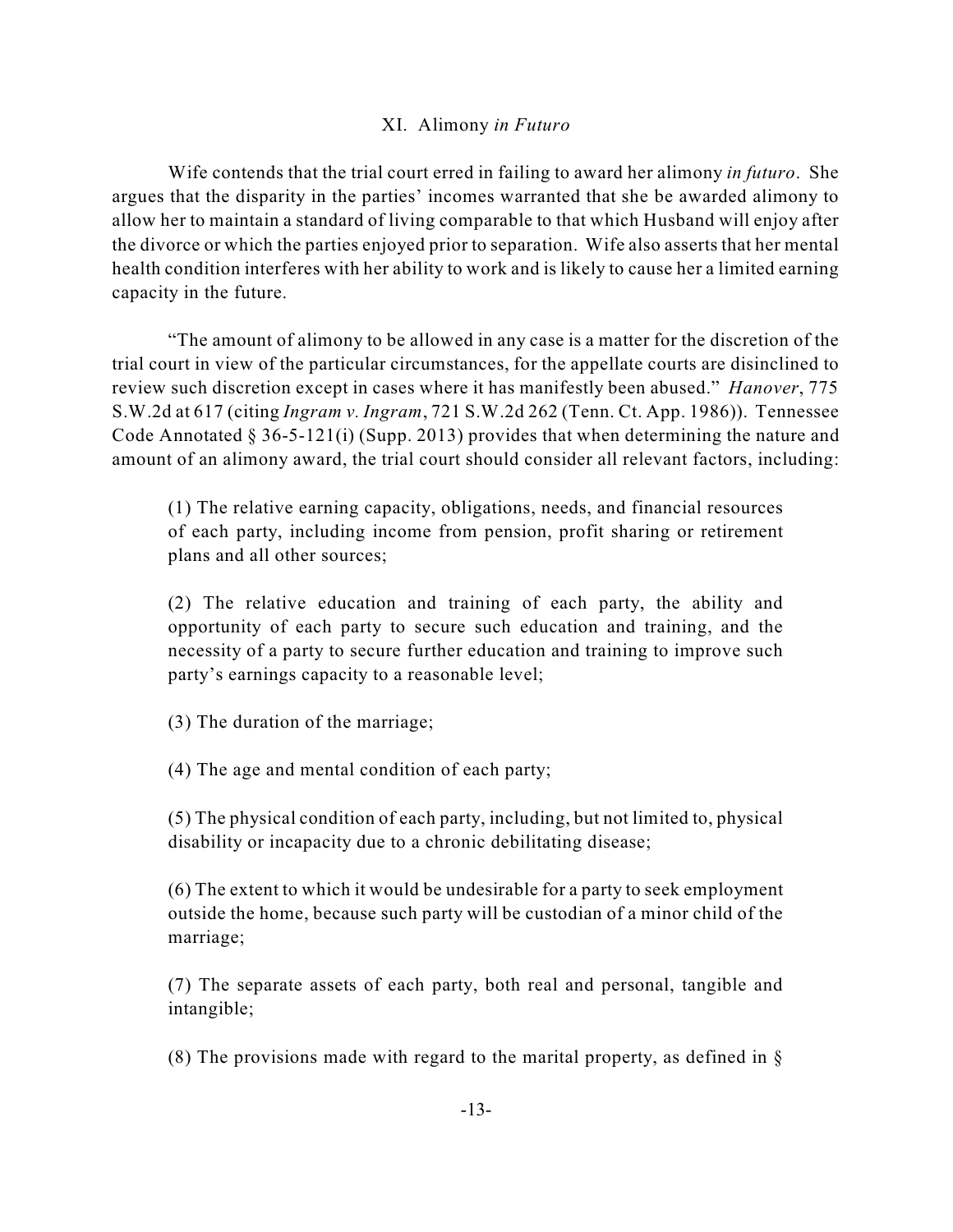36-4-121;

(9) The standard of living of the parties established during the marriage;

(10) The extent to which each party has made such tangible and intangible contributions to the marriage as monetary and homemaker contributions, and tangible and intangible contributions by a party to the education, training or increased earning power of the other party;

(11) The relative fault of the parties, in cases where the court, in its discretion, deems it appropriate to do so; and

(12) Such other factors, including the tax consequences to each party, as are necessary to consider the equities between the parties.

In this case, the trial court made the following factual findings with regard to alimony:

The Court finds that Mrs. Ramsey's request for alimony would be unjust and should be denied. The evidence established that Mrs. Ramsey quit her job and voluntarily left her marriage for another man, incurred unnecessary debt making extravagant purchases and did not act in the best interest of her family. The Court further finds that Mrs. Ramsey has substantial earning capacity and the ability to work. She is a licensed private investigator, has worked for a number of investigative agencies, turned down job offers and had returned to work prior to trial. Her tax returns and W2's reflect that her income was increasing annually having earned \$32,000.00 in 2007 and more than \$22,000.00 during the few months she worked in 2008. Her physician reported on June 29, 2009 that Mrs. Ramsey was only "temporarily unable to work" and Mrs. Ramsey testified that her "physical and mental health [were] fine now."

We find that the evidence supports these factual findings. Further, considering the statutory factors, we conclude that the trial court did not abuse its discretion in declining to award alimony. Wife is thirteen years younger than Husband. The proof demonstrated that Wife and Husband would enjoy similar wages if Wife were employed full-time. She testified that she was working toward this goal, addressing her mental health issues through therapy and medication. Wife presented no significant physical ailments. Husband remained able to work despite numerous work-related injuries and physical problems.

There were no young children that would require the care of a stay-at-home caregiver.